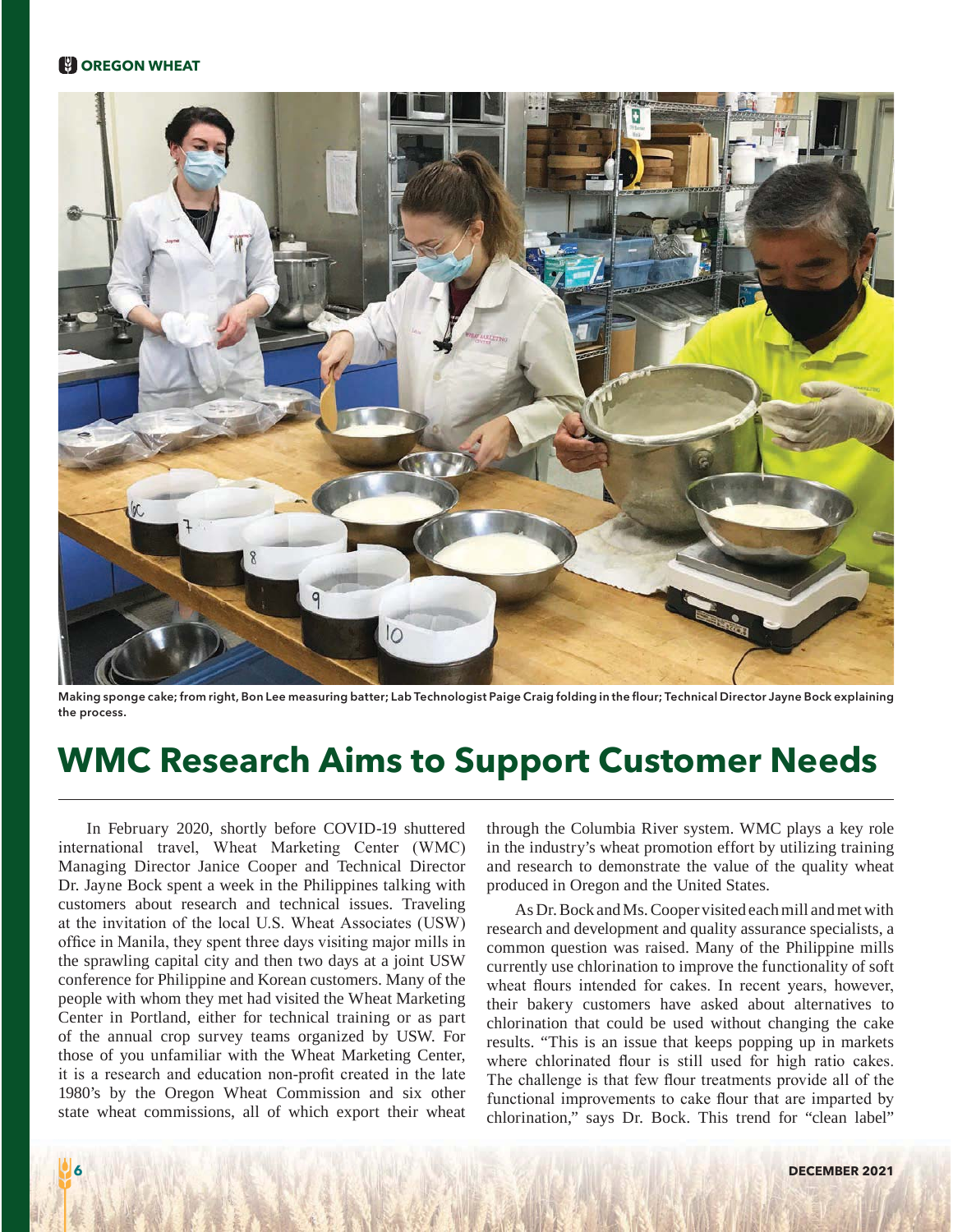## **OREGON WHEAT**



**Operations Manager Bon Lee preparing sponge cakes for evaluation.**

products, i.e., reducing the number and type of ingredients, is gaining popularity among consumers and is driving the wheat industry to reconsider treatments or ingredients that have the perception of being unnecessary or unnatural. This trend has spread to many countries, including the United States and Canada, and is increasingly being voiced in several important wheat export markets such as the Philippines and Latin America.

### **Project Proposal and Execution**

Upon returning to Portland, Dr. Bock put together a research proposal focused on chlorination alternatives and presented it to the PNW wheat commissions for funding consideration. The Philippines is one of the top buyers of PNW soft white wheat; their request for information received a positive response from Oregon, Washington and Idaho. Dr. Bock and newly hired Food Scientist Dr. Andrew Mense spent close to a year sourcing flours, making and evaluating over a hundred Japanese-style sponge cakes and layer cakes, and writing the report. The team focused primarily on ozonated flours, with ozonation applied at multiple levels for comparison, as reports have previously identified ozonation as a potential chlorination replacement that utilizes the same application process and equipment, requiring few capital investments or reformulation requirements on the parts of millers and bakers. They worked with Kansas State University

**CONTINUED ON PAGE 8**





# Knowledgeable. Experienced. Thorough. But enough about you.

You understand your business. At Northwest Farm Credit, we're a lender and crop insurance provider here to help you manage it even better. With a team focused 100% on agriculture-and on you. As a way to better serve farmers and ranchers, we offer the latest in market trends and weather insights so you can continue to grow, build and thrive.

So, if you think we can help you, let's talk.

800.743.2125 | northwestfcs.com

**≅r Equal Housing Lender** is institution is an equal opportunity provider and empli<br>rwced through Northwest Farm Credit Services Insuran

Here to Help You Grow-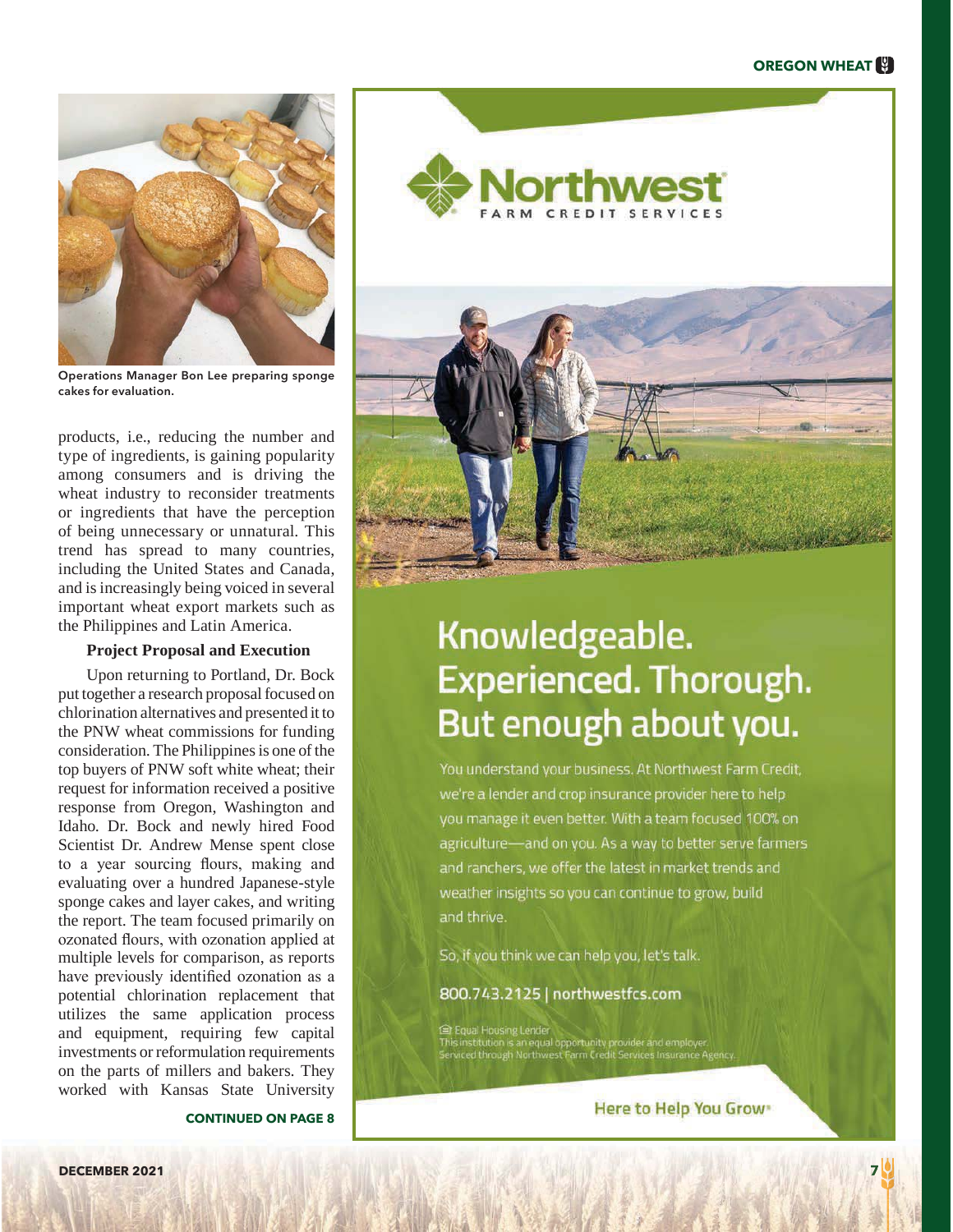## **N** OREGON WHEAT

#### **CONTINUED FROM PAGE 7**

to produce ozonated flours for testing against untreated and chlorinated flours. Heat-treated flours were also part of the original flour treatment comparison plan, but COVID-related restrictions made treatment coordination challenging as many facilities were closed. However, WMC stayed open, and work progressed through 2020 and the first half of 2021.

#### **Results**

After extensive testing of flour, batter and cakes, WMC confirmed that high-ratio layer cakes, formulated with more sugar than flour, rely on chlorination to improve cake volume, crumb structure and texture. The study also demonstrated that ozonation is not a viable alternative to chlorination, especially with the addition of emulsifiers which are often used to improve cake quality, despite reports that ozonation imparts similar improvements as chlorination. The study also confirmed that Japanese-style sponge cakes do not benefit from chlorination or ozonation. Japanese millers do not generally treat their flour as part of the milling process. The full report is available on the WMC website: www.wmcinc.org. The results were shared with customers in the Philippines by the local USW office

Heat-treated flour was not available at the time of the study, but the WMC team will circle back and test this alternative in 2022. The report will be updated with additional findings once this work is completed.

#### **Related Projects**

WMC researchers are also involved in related studies that will be of interest to major customers of PNW soft white wheat as well as PNW wheat breeders.

- The effect of emulsifiers on Japanese sponge cake quality and the impact on PNW WQC cooperator results (Tri-State project in cooperation with the PNW **Wheat Quality Council)**
- The effect of elevation on the baking of Japanese sponge cakes and their quality (PNW WOC project in collaboration with the USDA Western Wheat Quality Lab)



Testing for texture, a very important quality factor.



Bon Lee evaluating sponge cake quality; Managing Director Janice Cooper noting the scores.

Given the results of the 2021 harvest, as detailed in the recently published Soft White Wheat Quality Report, the technical team is also developing a project to explore end-use applications for high protein soft white and club wheats in high protein years.

#### **Conclusion**

"The Oregon Wheat Commission values its partnership with the Wheat Marketing Center and its dedicated technical expertise, which not only helps us retain, but also helps us expand, our markets. The study on alternatives to chlorination is just one of the responsive technical services the Center is delivering to assure that PNW wheat continues to provide our millers with the highest functioning flour," stated Amanda Hoey, CEO of Oregon Wheat Commission. The Wheat Marketing Center provides multiple services to the wheat industry including technical training, crop quality testing and annual workshops for Oregon producers. Research projects are developed to help meet challenges and take advantage of new opportunities. WMC appreciates Oregon's long and steady support and looks forward to ongoing cooperation.  $\blacksquare$